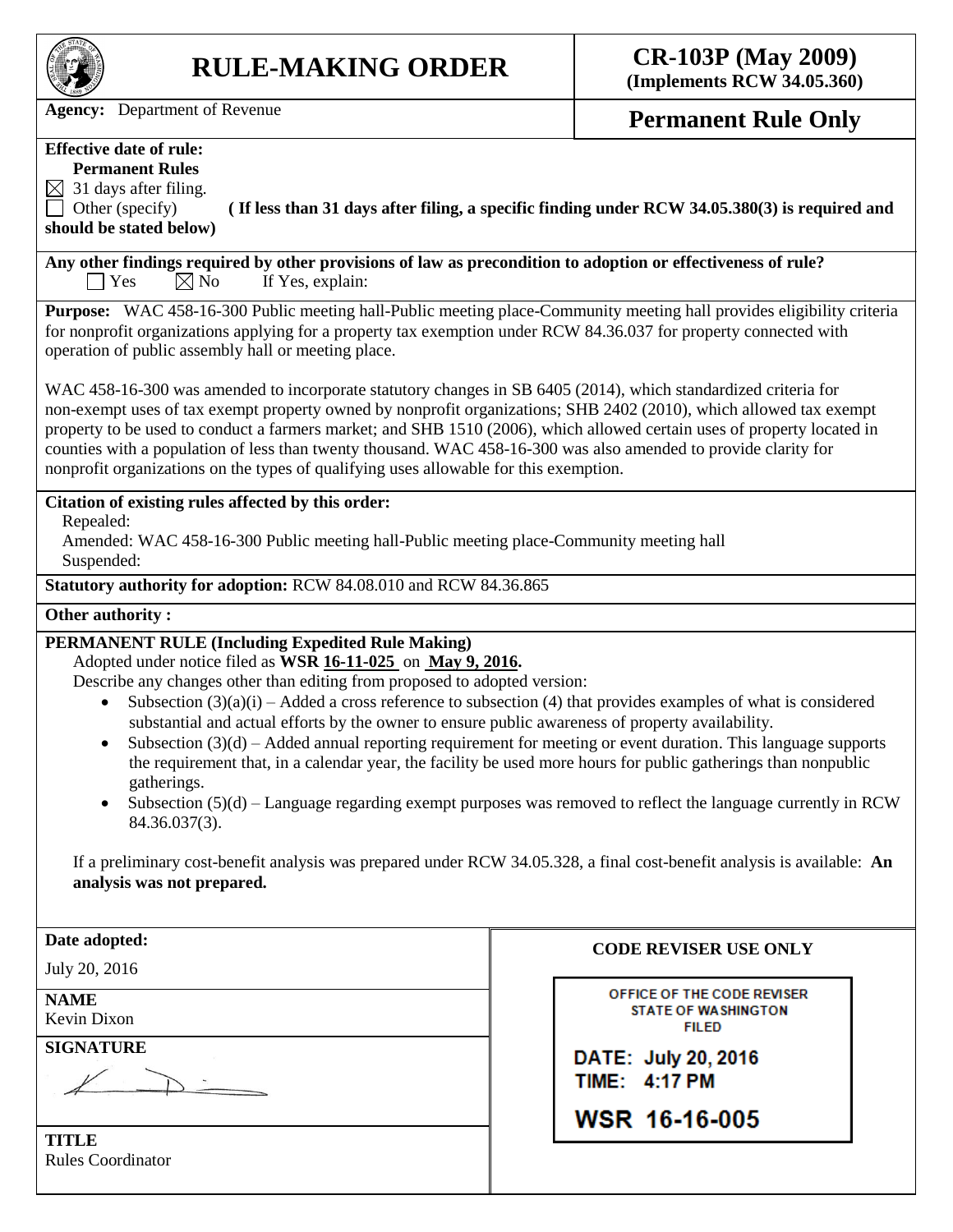| If any category is left blank, it will be calculated as zero.<br>Note:<br>No descriptive text.<br>Count by whole WAC sections only, from the WAC number through the history note.<br>A section may be counted in more than one category.<br>The number of sections adopted in order to comply with: |                                        |                               |                                  |  |                                                                                                                 |                                        |                                                 |                                  |
|-----------------------------------------------------------------------------------------------------------------------------------------------------------------------------------------------------------------------------------------------------------------------------------------------------|----------------------------------------|-------------------------------|----------------------------------|--|-----------------------------------------------------------------------------------------------------------------|----------------------------------------|-------------------------------------------------|----------------------------------|
|                                                                                                                                                                                                                                                                                                     |                                        |                               |                                  |  | <b>Federal statute:</b><br><b>Federal rules or standards:</b><br>Recently enacted state statutes:               | <b>New</b><br><b>New</b><br><b>New</b> | Amended<br>Amended<br>Amended<br>$\overline{1}$ | Repealed<br>Repealed<br>Repealed |
|                                                                                                                                                                                                                                                                                                     |                                        |                               |                                  |  | The number of sections adopted at the request of a nongovernmental entity:<br>Amended<br><b>New</b><br>Repealed |                                        |                                                 |                                  |
| The number of sections adopted in the agency's own initiative:<br><b>New</b><br>Amended<br>$\mathbf{1}$<br>Repealed                                                                                                                                                                                 |                                        |                               |                                  |  |                                                                                                                 |                                        |                                                 |                                  |
| The number of sections adopted in order to clarify, streamline, or reform agency procedures:<br>Amended<br><b>New</b><br>Repealed<br>$\overline{1}$                                                                                                                                                 |                                        |                               |                                  |  |                                                                                                                 |                                        |                                                 |                                  |
| The number of sections adopted using:<br><b>Negotiated rule making:</b><br>Pilot rule making:<br>Other alternative rule making:                                                                                                                                                                     | <b>New</b><br><b>New</b><br><b>New</b> | Amended<br>Amended<br>Amended | Repealed<br>Repealed<br>Repealed |  |                                                                                                                 |                                        |                                                 |                                  |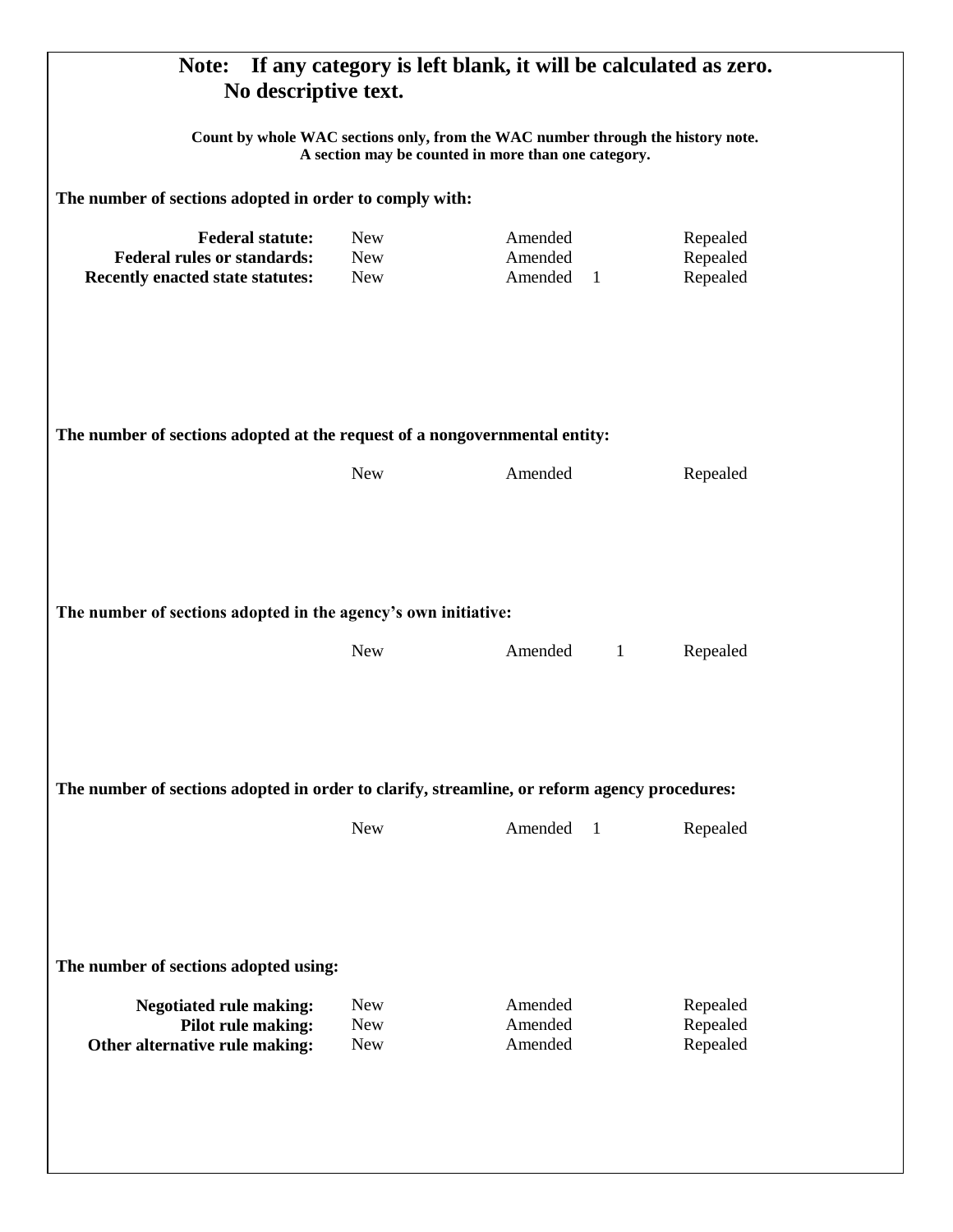AMENDATORY SECTION (Amending WSR 98-18-006, filed 8/20/98, effective 9/20/98)

**WAC 458-16-300 Public meeting hall—Public meeting place—Community meeting hall.** (1) Introduction. This ((section)) <u>rule</u> explains the property tax exemption available under the provisions of RCW 84.36.037 for real and personal property owned by a nonprofit organization, association, or corporation and used exclusively as a public meeting hall, public meeting place, or community meeting hall.

(2) **Definitions.** For purposes of this ((section)) rule, the following definitions apply:

(a) (("Inadvertent use or inadvertently used" means any unintentional or accidental use of exempt property by an individual, organization, association, or a corporation for pecuniary gain or to promote business activities through either carelessness, lack of attention, lack of knowledge, mistake, surprise, or neglect.)) "Affiliate" means an association, organization, or corporation that is a branch, unit, chapter, or appendant body of the property owner.

(b) "Property" means real or personal property owned by a nonprofit organization, association, or corporation.

(c) "Public gathering" means ((any social function that the general public could, if invited, attend. For example, a public gathering includes, but is not limited to, a wedding, reception, funeral, reunion, or meeting of any organization, association, or corporation that is open to nonmembers. The term does not mean a meeting to which only members of a specific organization, association, or corporation are allowed to attend.

(c) "Maintenance and operation expenses" means items of expense allowed under generally accepted accounting principles to maintain and operate the loaned or rented portion of the exempt facility.

(d) "Owner" means a nonprofit organization, association, or corporation.

(e) "Property" means real or personal property owned by a nonprofit organization, association, or corporation)) a meeting or event in which attendance is not limited or restricted to only members of the organization, association, or corporation that owns the property or members of an affiliate. Refer to subsection (4) of this rule for examples of public gatherings.

(3) **Exemption.** Real and personal property owned by a nonprofit organization, association, or corporation and used exclusively as a public assembly hall, public meeting place, or community meeting hall ((shall)) will be exempt from taxation under the following conditions:

(a) Exclusive use. The property is used exclusively for public gatherings and is available to any individual, organization, association, or corporation that may desire to use or rent the property. Membership in ((a particular)) the organization, association, or corporation ((shall not be required to)) that owns the property or membership in an affiliate of the property owner cannot be a requirement or condition for those persons desiring to rent or use the property.

(i) Availability of property. To ensure the public is aware of the availability of the property, the property owner must provide written notification to the public that the property is available for use or rental. This written notification may include, but is not limited to, advertising in community newsletters or web sites, on facility reader boards or signs, or in local newspapers. The property owner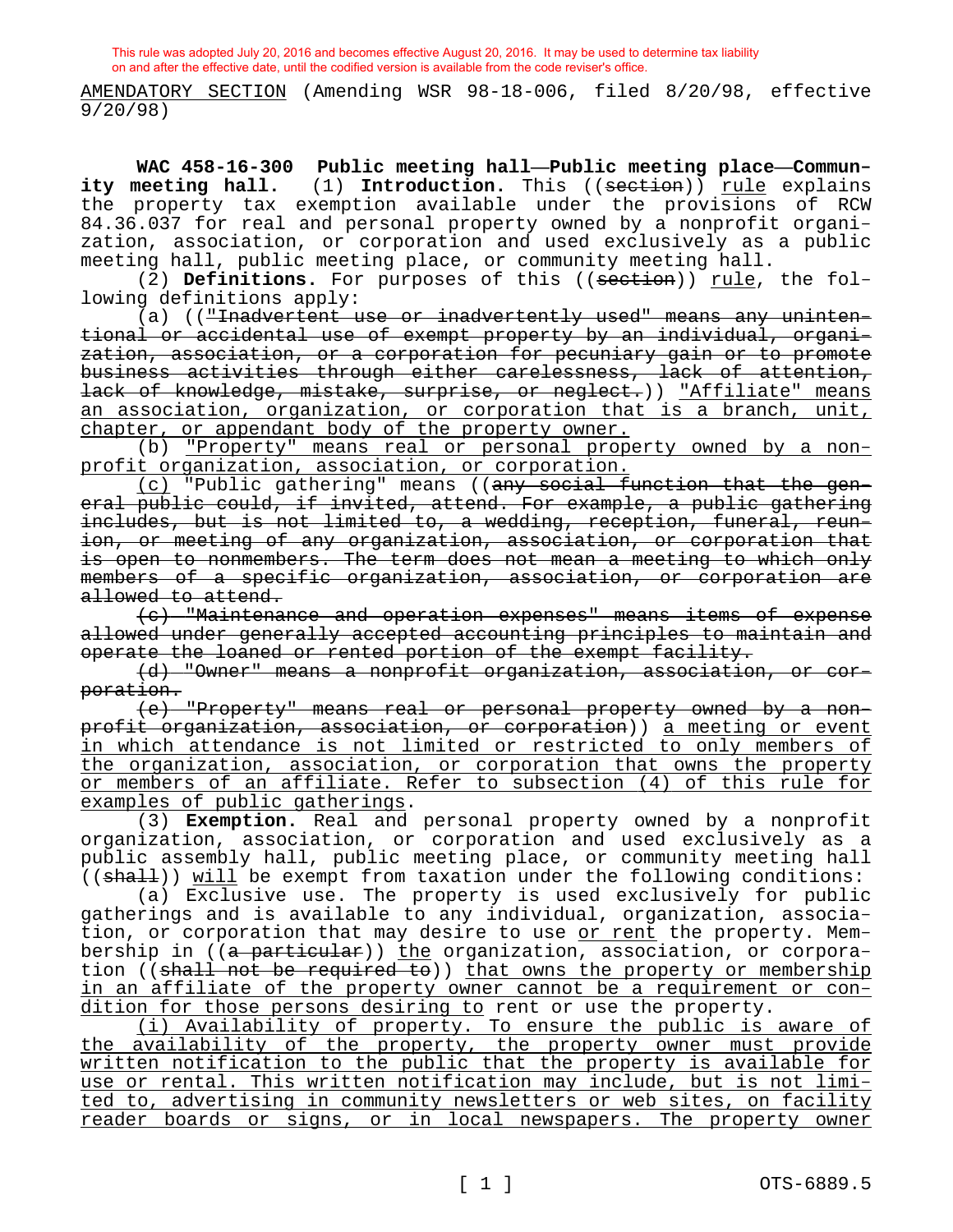must make substantial and actual efforts to ensure that the public knows that the property is available for use or rental. Examples of substantial and actual efforts by the owner to ensure public awareness of the property availability can be found in subsection (4) of this rule.

(ii) Qualifying use of property. In a calendar year, the total number of hours used for public gatherings, as that term is defined in this rule, held at the property must exceed the total number of hours used for nonpublic gatherings held at the property, regardless of whether the owner, the owner's affiliate, or renter, hosted or benefited from the public gathering.

(b) Exemption for real property -  $\Delta$ rea. The area of real property exempt under this ((section shall)) rule may not exceed one acre(( $\div$ This area shall include)) including the building(s), the land under the building(s), and any additional area needed for parking.

(c) Statement of availability and fees required. The owner of the property ((shall)) must prepare and make available upon request a schedule of fees, a policy on the availability of the facility, and any restrictions on the use of the facility. The owner may impose  $((a<sub>ny</sub>))$  conditions or restrictions reasonably necessary to safeguard the property and to comply with the purposes of this exemption.

(d) Annual summary required. The owner ((shall)) must provide the department of revenue with a detailed summary containing the following information regarding the manner in which the exempt property was used during the preceding year:

(i) The name of  $((a_n,y_n))$  the person, organization, association, or corporation that used the property;

(ii) The date(s) on which the property was used;

(iii) The purpose for which the property was used;

(iv) Whether the meeting or event was a public gathering;

(v) The duration of the meeting or event;

(vi) The methods used to advertise the availability of the property to the public;

(vii) The income derived from the rental of the property; and

 $((\langle v\rangle))$  (viii) The expenses incurred relating to the use of the property.

(((e) Entities that schedule regular meetings. Any property owned by a nonprofit organization, association, or corporation that schedules regular meetings of its members or shareholders will also qualify for this exemption if:

(i) The owner meets the conditions set forth in (a) through (d) of this subsection;

(ii) The owner does not use the property more than twenty-five percent of the useable time; and

(iii) The facility is used an equal number or greater number of times for public gatherings than the number of times it is used by the owner for gatherings not open to the general public.

(f) Loan or rental of property. The tax exempt status of the property will not be affected if it is loaned or rented and the amount of rent or donations collected for the use, loan, or rental of the exempt property:

(i) Is reasonable; and

(ii) Does not exceed the maintenance and operation expenses that are created by the corresponding use, loan, or rental.

(g) Property not included within this exemption. Property that is used more than fifty percent of the time by a nonprofit organization,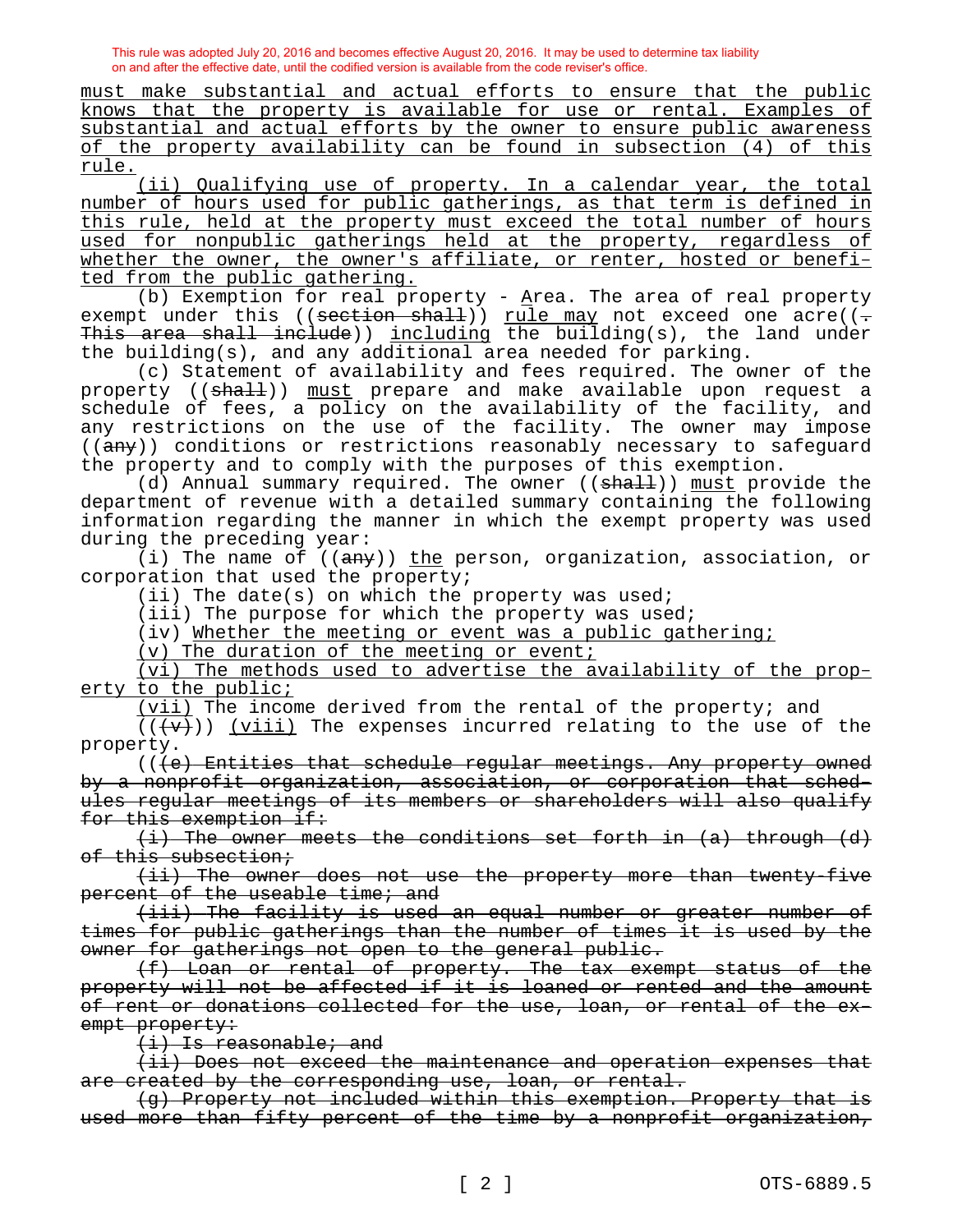association, or corporation that allows only members to attend its activities does not qualify for this exemption.))

(4) **Examples.** Examples found in this rule identify a number of facts and then state a conclusion. These examples should be used only as a general guide. The tax results of other situations must be determined after a review of all facts and circumstances.

(a) Example 1. Prior to a member only meeting, a fraternal organization hosts a dinner at its facility that is open to nonmembers. The fraternal organization advertised the dinner on its web site and reader board, which clearly conveyed the public could attend. The dinner and the member only meeting are considered two separate events. The dinner is considered a public gathering because nonmembers are allowed to attend. However, the member only meeting following the dinner is not considered a public gathering.

(b) Example 2. A boys youth organization hosts a spaghetti feed at its facility to raise money for a camping trip. The organization advertised the spaghetti feed in the local newspaper, which stated nonmembers are allowed to attend. The spaghetti feed is considered a public gathering.

(c) Example 3. A girls youth organization has weekly club meetings at its facility. The weekly meetings are advertised on the organization's public web site as being open for nonmembers to also attend. The weekly club meetings are considered public gatherings.

(d) Example 4. A member only organization allows its public assembly hall to be rented for weddings, receptions, reunions, funerals, and other special events. The organization advertises the availability of its facility for rental by the public in a community newsletter. There are no restrictions on who can rent the hall, so these events are considered public gatherings. However, if the ability to rent the hall is based on membership in the owning organization or membership in an affiliate of the owning organization, then the events would not be considered public gatherings.

(e) Example 5. A garden club offers horticultural workshops for a fee at its facility one day each month. The workshop is advertised in the community newsletter as being open to anyone who wants to attend. The workshops are considered public gatherings because members of the public can attend, even if registration and/or payment are required. Although a fee is charged, the monthly workshops offered by the garden club do not count towards the fifteen day pecuniary gain limitation described in subsection (5)(a) of this rule because the fee only covers the materials and supplies necessary to conduct the workshop.

(f) Example 6. A member only organization rents a public assembly hall for its monthly board meetings. The board meetings are not open to the public. The organization that owns the facility advertises its availability to the public in the local newspaper. The two organizations are not affiliated with each other. Although the monthly board meetings are not open to the public, they are considered public gatherings for the purpose of this exemption because the rental of the facility is not being restricted to only members of the owning organization or to members of affiliates of the owning organization.

(5) **Use of property for pecuniary gain or to promote business activities.** If a public meeting hall, public meeting place, or community meeting hall exempt under subsection (3) of this ((section)) rule is used for pecuniary gain or to promote business activities, the property tax exemption will be lost ((for the assessment year following the year in which the exempt property is so used)). However, the exemption will not be lost if: